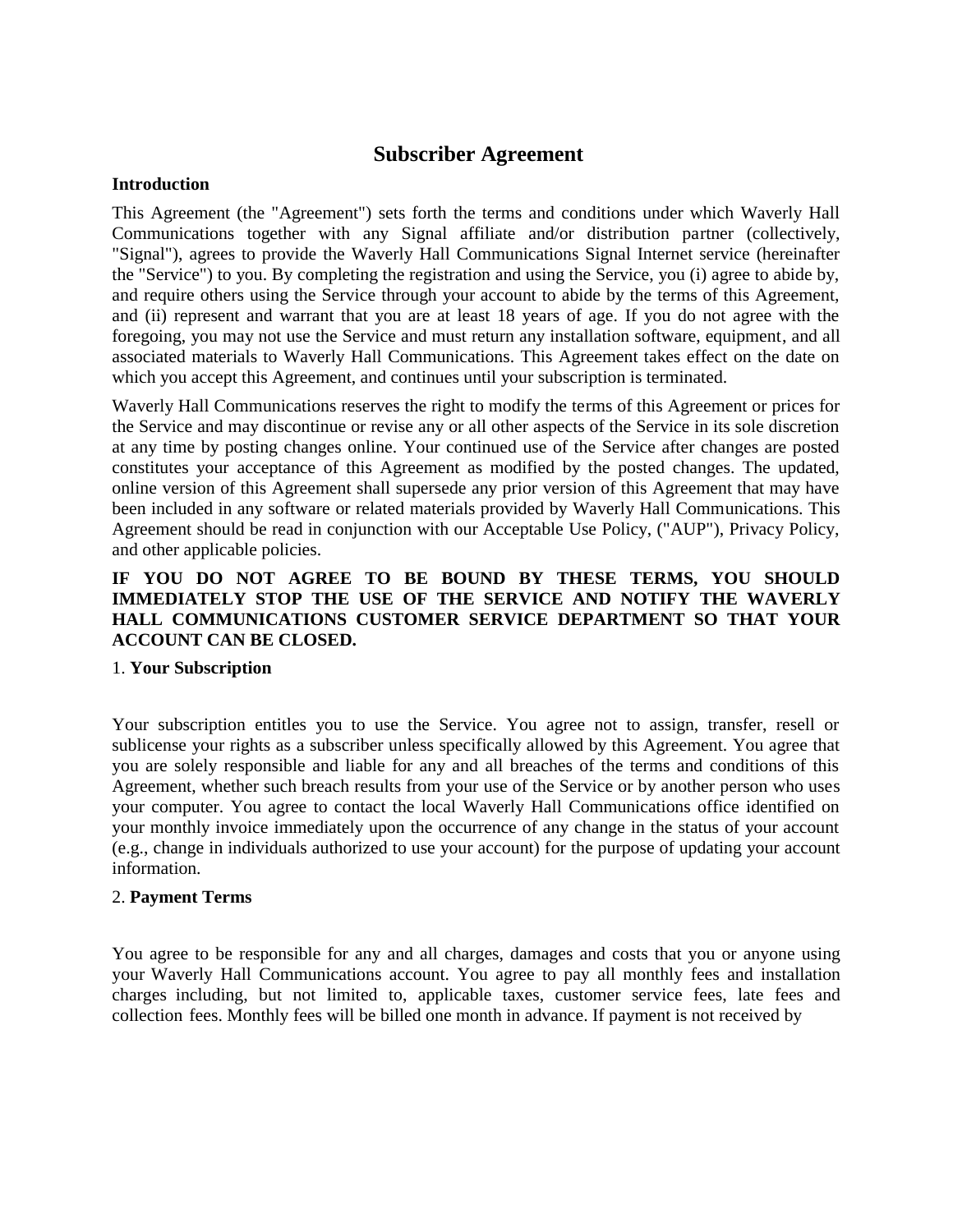the due date, late fees and/or collection charges may be assessed and the Service may be terminated. You may incur charges including, without limitation, charges relating to the purchase of "premium" services, such as additional web space, business class services, or access to certain gaming sites in addition to those billed by Waverly Hall Communications. All such charges, including all applicable taxes, are your sole responsibility. You may be required to pay a reconnect fee and/or a security deposit in addition to all past due charges before the Service is reconnected.

### 3. **Software License**

To the extent applicable, Waverly Hall Communications grants to you a limited, nonexclusive, nontransferable and non-assignable license to install and use Waverly Hall Communications access software (including software from third party vendors that Waverly Hall Communications distributes, hereinafter referred to as the "Licensed Software"), in order to access and use the Service. Waverly Hall Communications may modify the Licensed Software at any time, for any reason, and without providing notice of such modification to you. The Licensed Software constitutes confidential and proprietary information of Waverly Hall Communications and Waverly Hall Communications licensors and contains trade secrets and intellectual property protected under United States copyright laws, international treaty provisions, and other laws. All right, title, and interest in and to the Licensed Software, including associated intellectual property rights, are and shall remain with Waverly Hall Communications and its licensors. You agree to comply with the terms and conditions of all end user software license agreements accompanying any software or plug-ins to such software distributed by Waverly Hall Communications in connection with the Service. Your right to use the Licensed Software terminates upon termination of this Agreement.

### 4. **Computer and Equipment Requirements**

At the time of initial installation of the Service, your computer equipment must comply with Waverly Hall Communications current minimum computer requirements which are: Pentium III (or equivalent) 600 MHz Processor, 256 MB RAM, 50 MB available space on hard disk, physical connection necessary for the Service (Ethernet card or dial up modem) and your computer must be free of viruses. The foregoing computer requirements are minimums, and may be changed by Waverly Hall Communications from time to time. Waverly Hall Communications will make reasonable efforts to support previously acceptable configurations; however, Waverly Hall Communications is not obligated to continue to provide such support. You agree to only connect Waverly Hall Communications approved equipment to the Waverly Hall Communications network. You will not remove any equipment owned by Waverly Hall Communications (the "Equipment") from the Premises.

### 5. **Installation**

You authorize Waverly Hall Communications personnel and/or its agents to enter your premises (the "Premises") at mutually agreed upon times in order to install, maintain, inspect, repair and remove the Service. If you are not the owner of the Premises at which the Service is to be installed, you represent that you have obtained the consent of the owner of the Premises for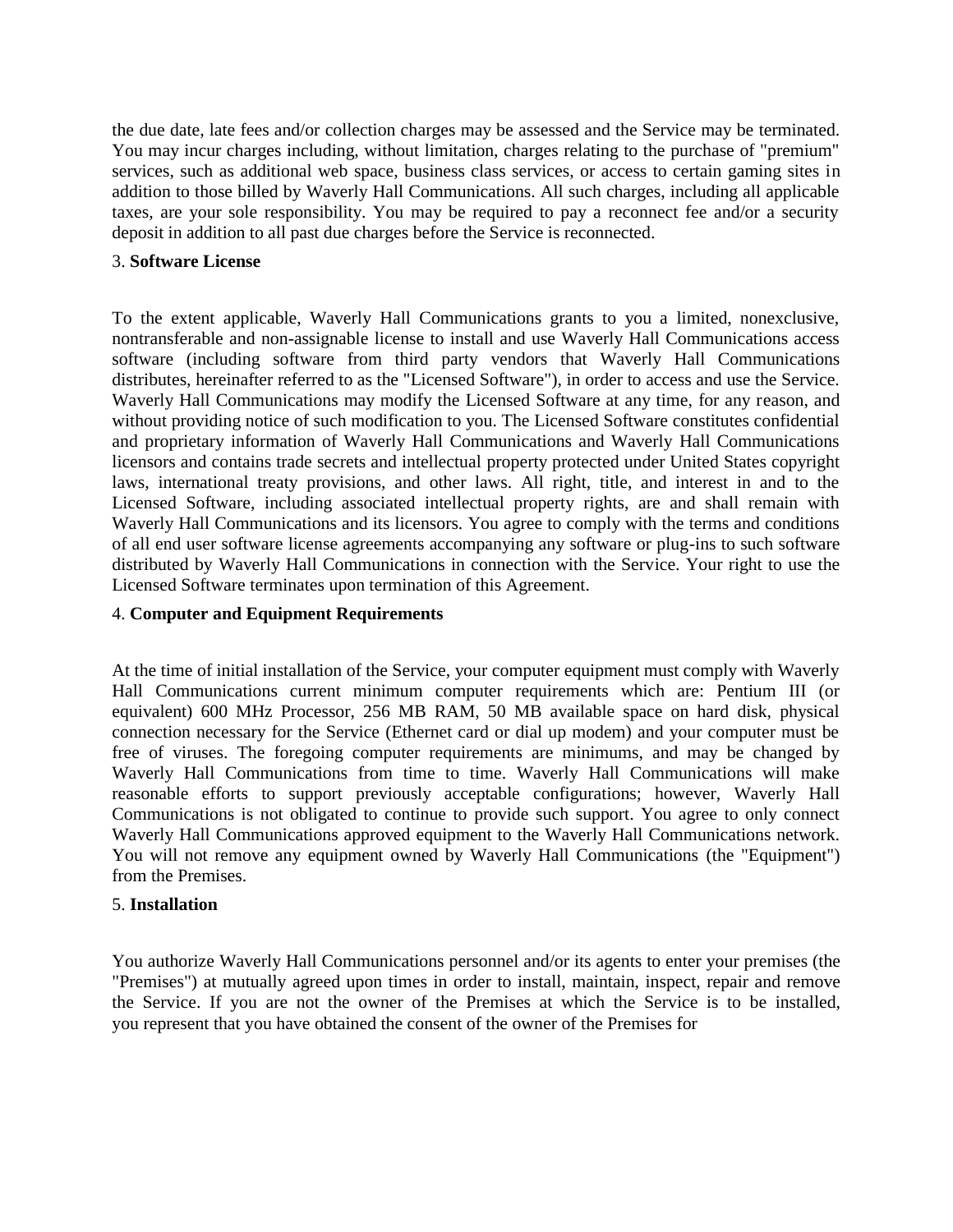Waverly Hall Communications personnel and/or its agents to enter the Premises for the purposes described above. You shall indemnify and hold Waverly Hall Communications harmless from and against any claims of the owner of the Premises arising out of the performance of this Agreement. You agree that installation of the Service (including the Licensed Software) may require Waverly Hall Communications personnel and/or its agents to open your computer. You further acknowledge and agree that installation and/or use of the Service (including the Licensed Software) may result in the modification of your computer's systems files and that Waverly Hall Communications may periodically update the software in order to provide the Service. Waverly Hall Communications neither represents, warrants, nor covenants that such modifications will not disrupt the normal operations of your computer. Waverly Hall Communications shall have no liability whatsoever for any damage resulting from the installation and/or use of the Licensed Software or file modifications. Waverly Hall Communications is not responsible for returning your computer to its original configuration prior to installation. Waverly Hall Communications or its agents will supply and install certain software and, if required, hardware for a fee determined by Waverly Hall Communications. Waverly Hall Communications will also provide a "getting started guide" and online instructions on how to use the Service. Waverly Hall Communications shall use reasonable efforts to install the Service to full operational status, provided that your computer fulfills the minimum computer requirements set forth herein.

### 6. **Acceptable Use Policy**

You agree to use the Services strictly in accordance with the Acceptable Use Policy located at https://wavcom.us/acceptable-use-policy/ which may be modified by Waverly Hall Communications from time to time, and which is incorporated herein by reference and made a part of this Agreement.

### 7. **Posting to Waverly Hall Communications Website**

You are solely responsible and liable for all material that you upload, post, email, transmit or otherwise make available via the Service, including, without limitation, material that you post to any Waverly Hall Communications Website or the Web site of a Waverly Hall Communications affiliate, or any third party vendor's service (e.g., newsgroups) that is used by Waverly Hall Communications. Waverly Hall Communications does not claim ownership of material you submit or make available for inclusion on the Service. However, with respect to material you submit or make available for inclusion on publicly accessible areas of the Service, you grant Waverly Hall Communications a world-wide, royalty free and non-exclusive license(s) to: use your material in connection with Waverly Hall Communications businesses including, but not limited to, the rights to copy, distribute, publicly perform, publicly display, transmit, publish your name in connection with the material, and to prepare derivative works. No compensation will be paid with respect to the use of your material.

### 8. **Links to Third Party Web Sites**

In your use of the Service and/or Waverly Hall Communications Websites, you may encounter various types of links that enable you to visit Websites operated or owned by third parties ("Third Party Site(s)"). These links are provided to you as a convenience and are not under the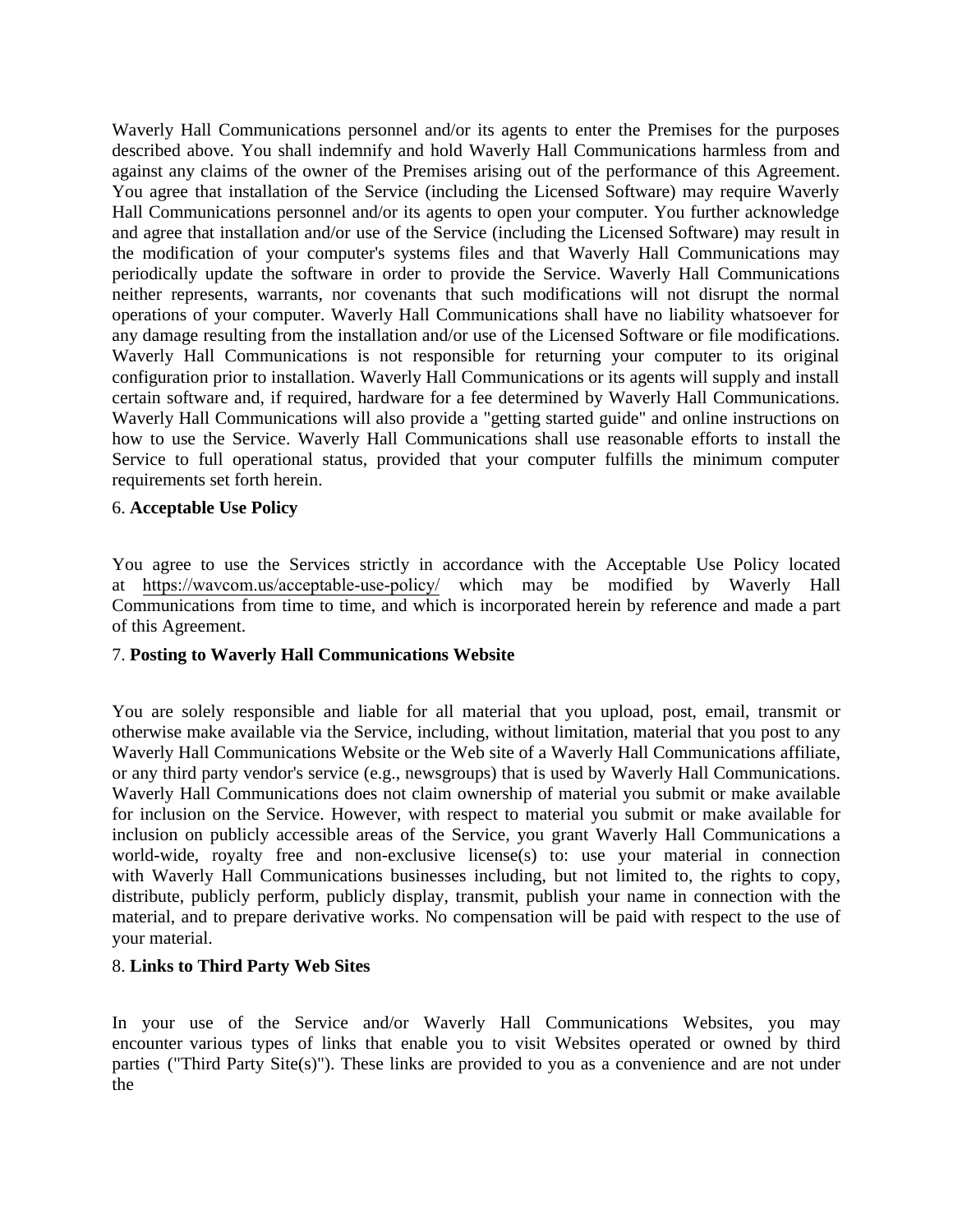control or ownership of Waverly Hall Communications. The inclusion of any link to a Third Party Site is not (i) an endorsement by Waverly Hall Communications of the Third Party Site, (ii) an acknowledgement of any affiliation with its operators or owners, or (iii) a warranty of any type regarding any information or offer on the Third Party Site. Your use of any Third Party Site is governed by the various legal agreements and policies posted at that Web site.

# 9. **Monitoring and Removal of Content**

Waverly Hall Communications is under no obligation to monitor the Service. However, Waverly Hall Communications reserves the right at all times and without notice to remove, restrict access to, or make unavailable, any content on its servers that it considers, in its sole discretion, to be obscene, lewd, lascivious, excessively violent, harassing, or otherwise objectionable, and to monitor, review, retain and/or disclose any content or other information in Waverly Hall Communications possession about or related to you, your use of the Services or otherwise as Waverly Hall Communications deems necessary to satisfy any applicable law, regulation, legal process, or governmental request. Waverly Hall Communications also retains the right to purge your email account or accounts in the event that any such account has not been accessed for at least three (3) months.

### 10. **Privacy**

You authorize Waverly Hall Communications to make inquiries and to receive information about your credit history from others and to utilize such information in its decision regarding its provision of the Service to you. You agree that Waverly Hall Communications may collect and disclose information concerning you and your use of the Service in the manner and for the purposes set forth herein and in Waverly Hall Communications Online Privacy Policy.

https://wavcom.us/wp-content/uploads/2016/05/Privacy-Policy.pdf

# 11. **No Spam or Other Unsolicited Bulk Email**

Waverly Hall Communications may immediately terminate any subscriber account that it determines, in its sole discretion, is transmitting or is otherwise connected with any "spam" or other unsolicited bulk email. You agree to pay Waverly Hall Communications damages for "spam" or unsolicited bulk email transmitted from or otherwise connected with your account. Waverly Hall Communications reserves the right to block, reject or remove what it considers in its sole discretion to be "spam" or other unsolicited bulk email from the Service and Waverly Hall Communications shall have no liability for blocking any email considered to be "spam."

# 12. **Termination and Surviving Obligations**

Either party may terminate this Agreement at any time without cause by providing the other party with no less than twenty-four (24) hours written notice of such termination. In the event of termination by you, you must notify Waverly Hall Communications by telephone or by a nonelectronic written submission. Email submissions shall not constitute effective notice. Waverly Hall Communications may notify you of termination by electronic or other means. You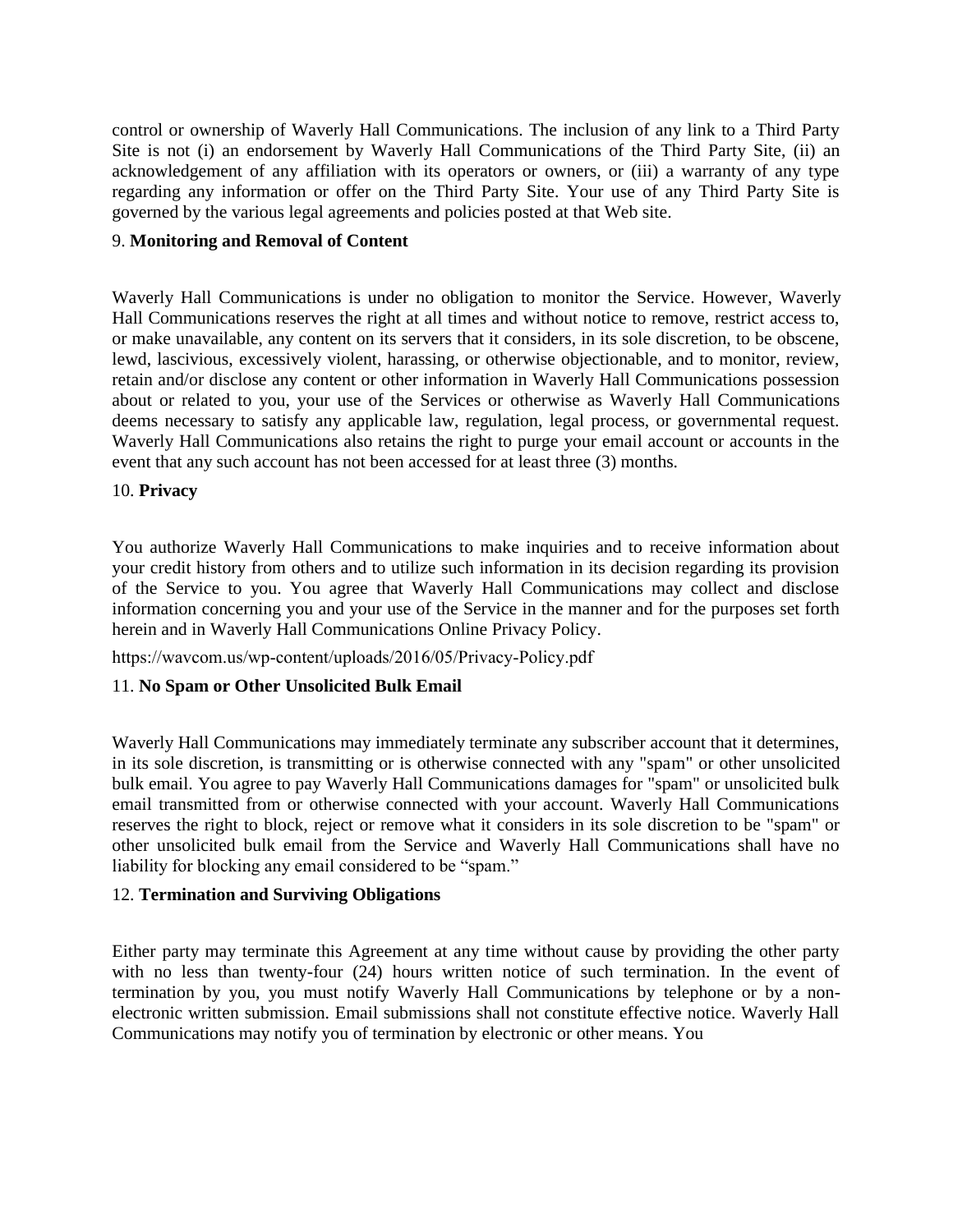expressly agree that upon termination of this Agreement: (i) You will pay Waverly Hall Communications in full for your use of any Equipment and Service up to the later of the effective date of termination of this Agreement or the date on which the Service and any Equipment have been disconnected and returned to Waverly Hall Communications; (ii) You will permit Waverly Hall Communications to access the Premises at a reasonable time to remove any Equipment and other material provided by Waverly Hall Communications; (iii) You will ensure the immediate return of any Equipment to Waverly Hall Communications and you will return or destroy all copies of any software provided to you pursuant to this Agreement; and (iv) Waverly Hall Communications is authorized to delete any files, programs, data and email messages associated with such account.

#### 13. **Disclaimer of Warranties and Limitation of Liability**

You expressly agree that Waverly Hall Communications is not responsible or liable for any content, act or omission of any third party including, without limitation, any threatening, defamatory, obscene, offensive, or illegal conduct, or any infringement of another's rights including, without limitation, privacy and intellectual property rights, and you hereby release Waverly Hall Communications for any such claims based on the activities of third parties. THE SERVICE IS PROVIDED TO YOU "AS IS" WITHOUT WARRANTY OF ANY KIND. NEITHER WAVERLY HALL COMMUNICATIONS, NOR ITS AFFILIATES OR ANY OF ITS SUPPLIERS OR LICENSORS, EMPLOYEES OR AGENTS WARRANT THE SERVICE WILL BE UNINTERRUPTED OR ERROR FREE OR FREE FROM VIRUSES OR OTHER HARMFUL MALICIOUS AGENTS EVEN IF ANTI-VIRUS MECHANISMS ARE DEPLOYED. WAVERLY HALL COMMUNICATIONS DOES NOT WARRANT THAT ANY DATA OR ANY FILES SENT BY OR TO YOU WILL BE TRANSMITTED IN UNCORRUPTED FORM OR WITHIN A REASONABLE PERIOD OF TIME. ALL REPRESENTATIONS AND WARRANTIES OF ANY KIND, EXPRESS OR IMPLIED, INCLUDING, WITHOUT LIMITATION, ANY WARRANTIES OF TITLE, NONINFRINGEMENT, FITNESS FOR A PARTICULAR PURPOSE AND MERCHANTABILITY ARE HEREBY EXCLUDED AND DISCLAIMED. WAVERLY HALL COMMUNICATIONS AND ITS EMPLOYEES, REPRESENTATIVES AND AGENTS ARE NOT LIABLE FOR ANY COSTS OR DAMAGES, ARISING DIRECTLY OR INDIRECTLY, FROM THE INSTALLATION OR USE OF, THE LICENSED SOFTWARE, THE SERVICE (INCLUDING E-MAIL), EQUIPMENT FURNISHED BY WAVERLY HALL COMMUNICATIONS, OR WAVERLY HALL COMMUNICATIONS'S PROVISION OF TECHNICAL SERVICE AND SUPPORT FOR THE SERVICE; EVEN IF SUCH DAMAGE RESULTS FROM THE NEGLIGENCE OR GROSS NEGLIGENCE OF A WAVERLY HALL COMMUNICATIONS INSTALLER, TECHNICIAN, OR CUSTOMER SERVICE REPRESENTATIVE, INCLUDING ANY INDIRECT, INCIDENTAL, EXEMPLARY, SPECIAL, PUNITIVE OR DAMAGES, REGARDLESS OF WHETHER OR NOT WAVERLY HALL COMMUNICATIONS HAS BEEN ADVISED OF THE POSSIBILITY OF SUCH DAMAGES. IN ANY EVENT, WAVERLY HALL COMMUNICATIONS'S CUMULATIVE LIABILITY TO YOU FOR ANY AND ALL CLAIMS RELATING TO THE USE OF THE SERVICE SHALL NOT EXCEED THE TOTAL AMOUNT OF SERVICE FEES PAID DURING THE IMMEDIATELY PRECEEDING TWELVE MONTH PERIOD. YOU HEREBY RELEASE WAVERLY HALL COMMUNICATIONS FROM ANY AND ALL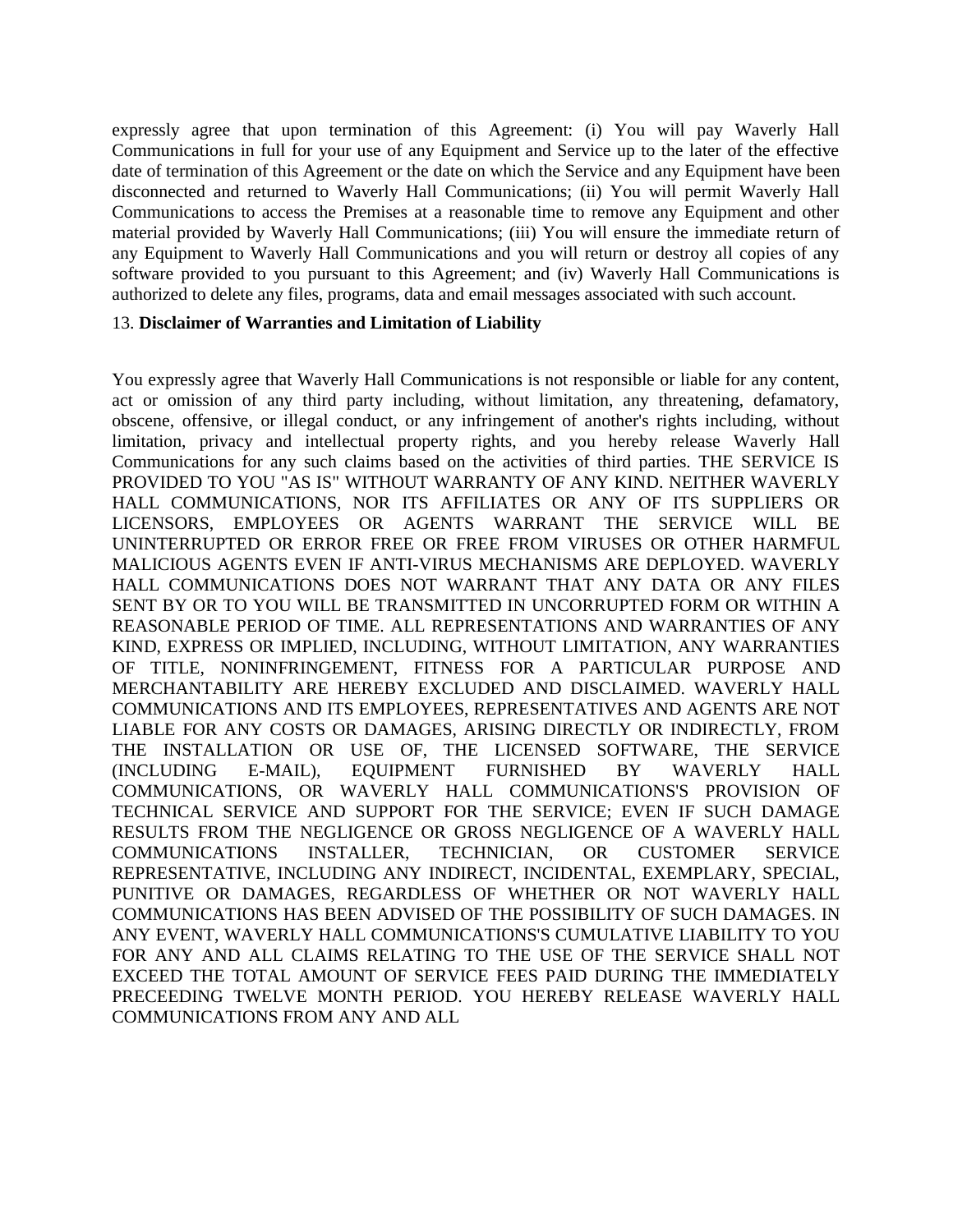OBLIGATIONS, LIABILITIES, AND CLAIMS IN EXCESS OF THIS LIMITATION. WAVERLY HALL COMMUNICATIONS IS ALSO NOT LIABLE FOR ANY COSTS OR DAMAGES ARISING FROM OR RELATED TO YOUR BREACH OF THIS AGREEMENT. Your sole and exclusive remedies under this Agreement are as expressly set forth herein. Some states do not allow the exclusion or limitation of implied warranties, so the above exclusions or limitations may not apply to you.

### 14. **Indemnification**

You agree to indemnify and hold Waverly Hall Communications, its parents, subsidiaries, members, affiliates, officers and employees, harmless from any claim, demand, or damage, including costs and reasonable attorneys' fees, asserted by any third party due to or arising out of your use of or conduct on the Service. Waverly Hall Communications will notify you within a reasonable period of time of any third party claim for which Waverly Hall Communications seeks indemnification and will afford you the opportunity to participate in the defense of such claim, provided that your participation will not be conducted in a manner prejudicial to Waverly Hall Communications interests, as reasonably determined by Waverly Hall Communications.

### 15. **Management of Network, Maintenance**

Waverly Hall Communications reserves the right to manage its network for the greatest benefit of the greatest number of subscribers including, without limitation, the following: rate limiting, rejection or removal of "spam" or otherwise unsolicited bulk email, anti-virus mechanisms, traffic prioritization, and protocol filtering. You expressly accept that such action on the part of Waverly Hall Communications may affect the performance of the Service. Waverly Hall Communications reserves the right to enforce limits on specific features of the Service including, without limitation, email storage (including deletion of dormant or unchecked email) and web hosting maximums. Waverly Hall Communications will endeavor to perform planned service-affecting maintenance between 11:00 p.m. and 4:00 a.m. However, if exigent circumstances require maintenance at other time, Waverly Hall Communications reserves the right to perform maintenance at such time as may be necessary.

### 16. **Damage to and Encumbrances on Equipment, Computer, Software**

All Equipment will at all times remain the property of Waverly Hall Communications. You may not sell, transfer, lease, encumber or assign all or part of the Equipment to any third party. You agree to pay the full retail cost for the repair or replacement of any lost, stolen, unreturned, damaged, sold, transferred, leased, encumbered or assigned Equipment or part thereof, together with any costs incurred by Waverly Hall Communications in obtaining or attempting to obtain possession of any such Equipment.

### 17. **Copyright and Trademark Notices**

Materials available on Waverly Hall Communications Websites are or may be protected by copyright law. All other trademarks and service marks are the property of their respective owners.